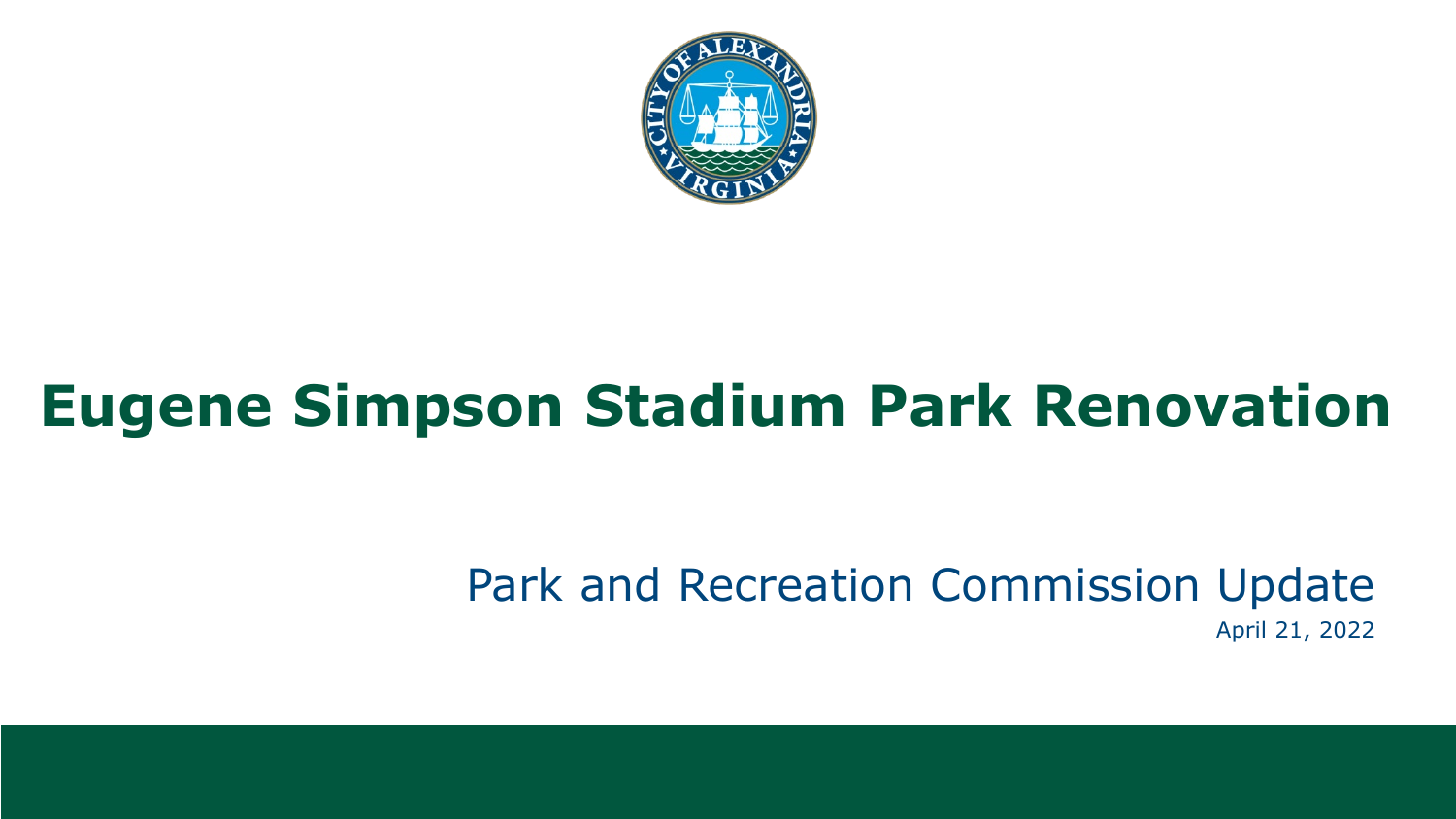### Agenda

- Existing Conditions
- Project Goals
- Schematic Design Overview
- Community Process and Stakeholders Outline

- Commission Action Requested:
	- Receive the Update
	- Provide Feedback and Input on the Community Process Elements



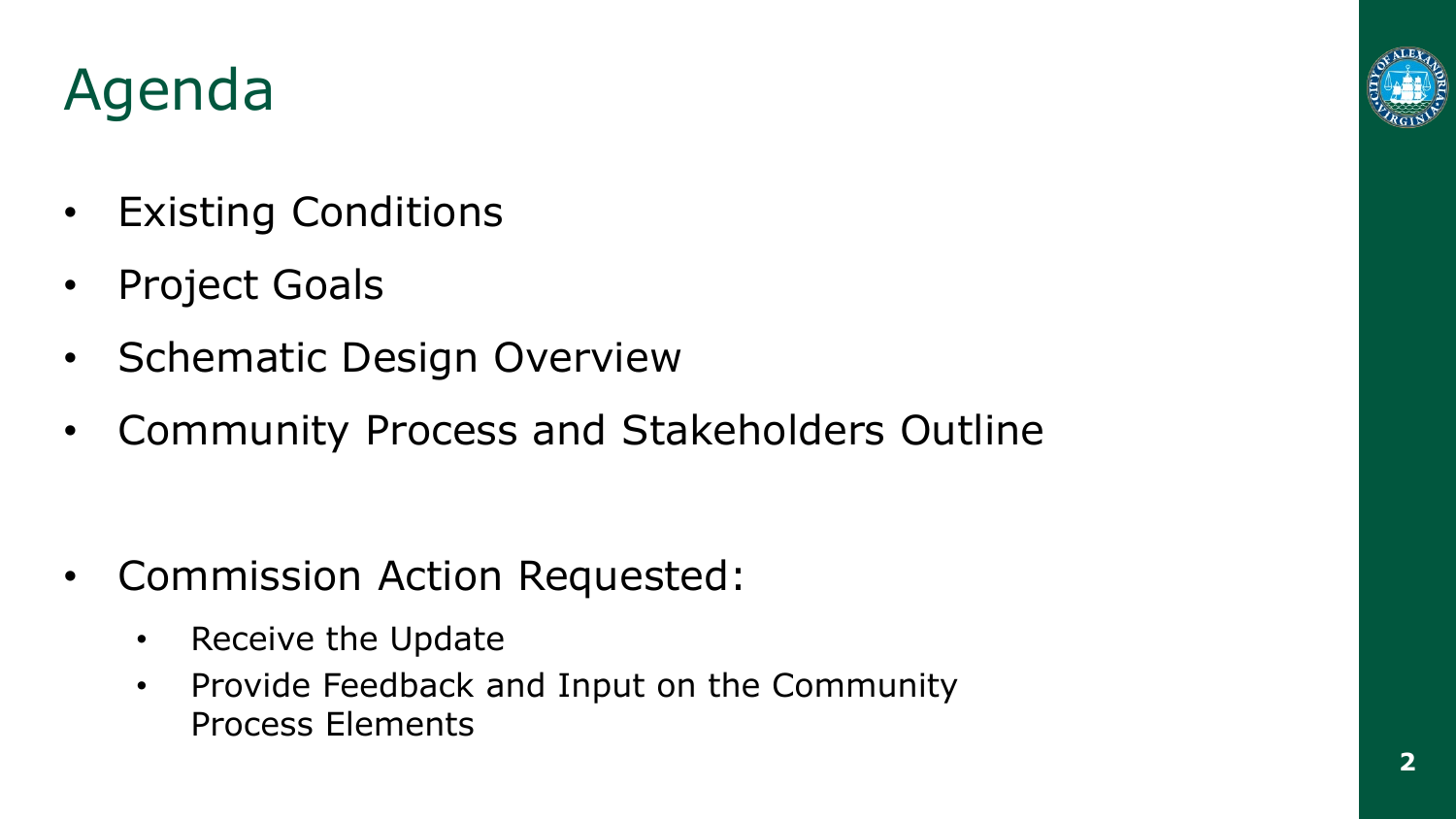# Project Location



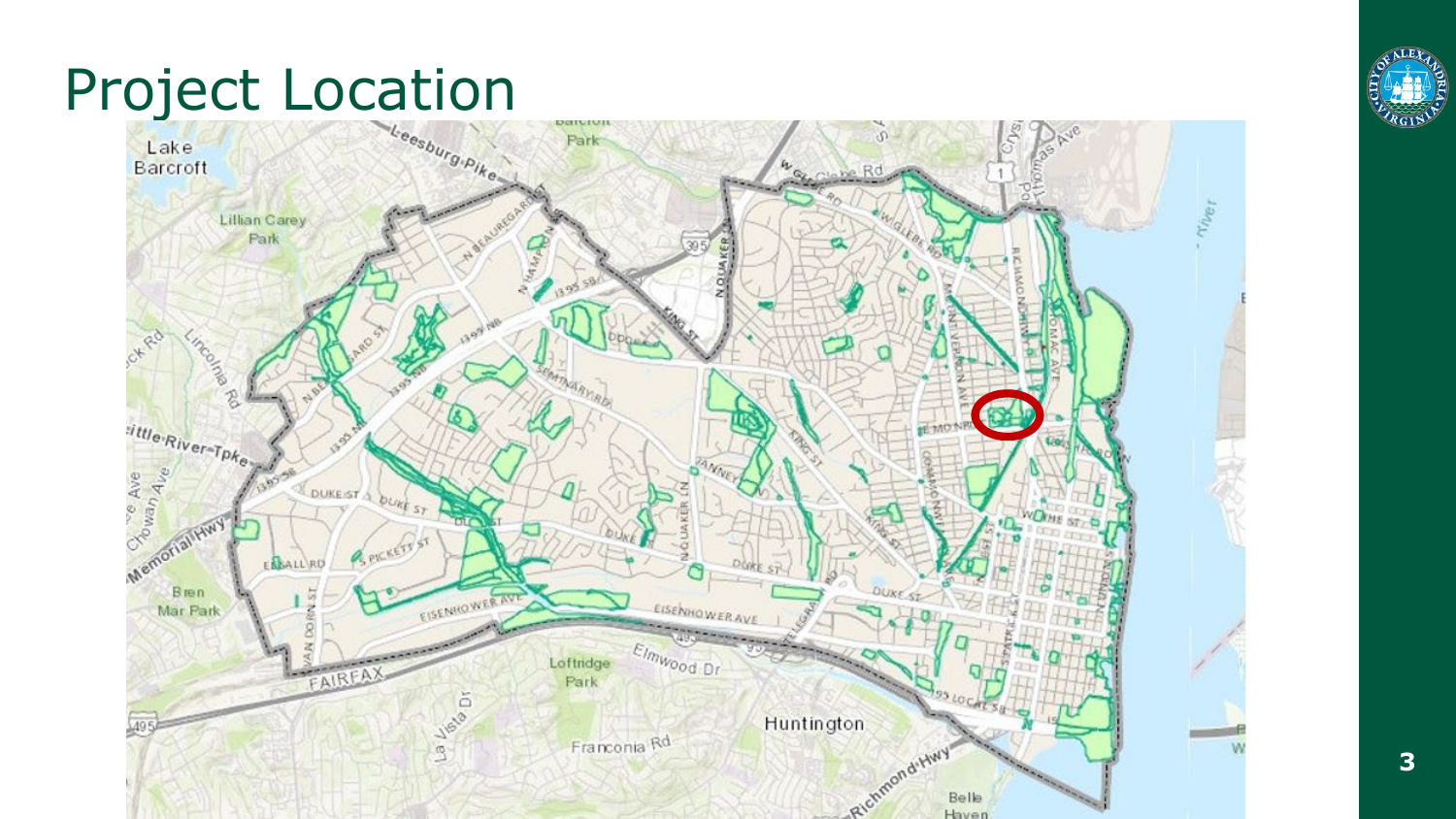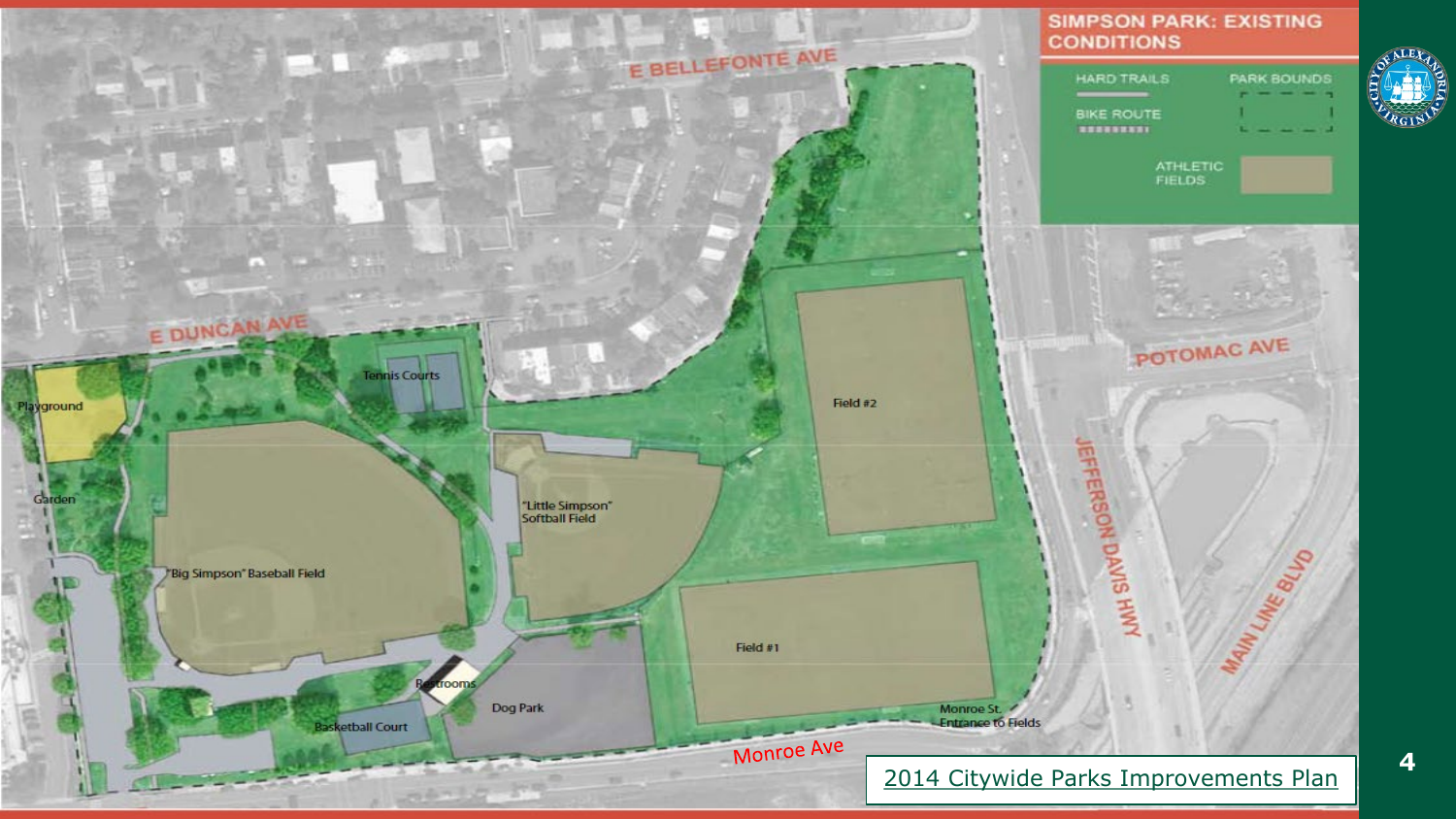#### **KEYED LEGEND**

 $\mathcal{P}$ 

 $\mathcal{Q}_1$ 

 $\mathcal{Q}_4$ 

 $\boldsymbol{\mathcal{O}}$ 

- WIDEN PATH 6-8 FEET TO ENABLE NORTH-SOUTH **STANDARD PATHWAY**
- ADJUST PLAYGROUND BORDERS. IMPROVE ENTRANCES, AND ADD NATURAL PLAY ADD STROLLER PARKING AND PLAZA AT
- PLAYGROUND ENTRANCE
- **CREATE OPEN-USE AREA AND IMPROVE PLANTINGS** IN PASSIVE USE AREAS
- **CONNECT PATHWAY TO E. DUNCAN AVE**
- USE BOLLARDS TO LIMIT PATHWAY DRIVING **ACCESS TO MAINTENANCE VEHICLES**
- PLANT PERIMETER TREES TO CREATE "GREEN ALLEY"
- PROVIDE NEW HARD TRAILS IN EAST HALF OF PARK
- PROVIDE NEW FIELD ENTRANCE AND RAMP
- **IMPROVE MAINTENANCE ROUTE TO SOCCER FIELDS**
- PROVIDE NEW BLEACHERS WITH FOUIPMENT 11 **STORAGE UNDERNEATH**
- PROVIDE NEW BLEACHERS WITH CONCESSIONS  $12$ **BOOTHS UNDERNEATH**
- **CREATE PICNIC AREA NEAR CONCESSIONS**
- **EXPAND PARKING LOT**
- 15 **ENCOURAGE USE OF FORTY FIVE TOTAL** ON-STREET PARKING SPACES ALONG E MONROE AVE AND MAIN LINE BLVD FOR SOCCER FIELD USE  $\sum$ 16. **IMPROVE DOG PARK TO INCLUDE LIGHTING. TERRACED HILL TREES, AND PLAY FEATURES**  $\sqrt{11}$ ADD MAINTENANCE STORAGE SHELTER AND YARD **BETWEEN FIELDS**
- $\sum$  18. ADD VEGETATED BIOSWALE ALONG DOG PARK **EDGE AND AT MAINTENANCE YARD**



#### **GRAPHIC KEY**



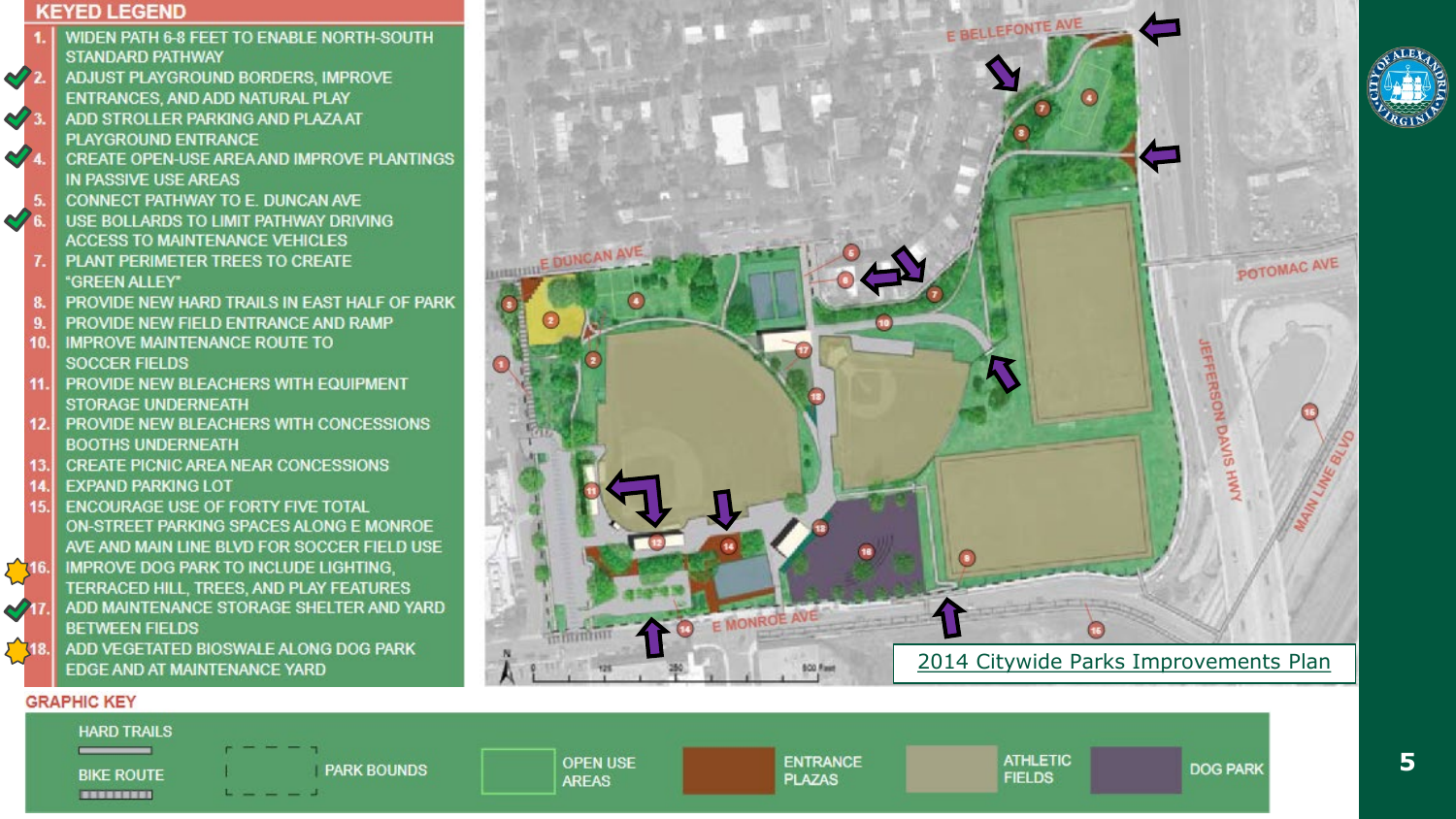## Project Milestones To Date

#### **2021**

- July Design funding approved
- November 2014 Citywide Park Plan amendment for synthetic turf option
- December Design contract awarded to Gordon

#### **2022**

- January Institute for Sustainable Infrastructure's Envision process kick-off
- February City Draft Budget Proposal (construction funding)
- February Initial survey and data collection complete
- March User group surveys and schematic concept development
- April Schematic concept presentations

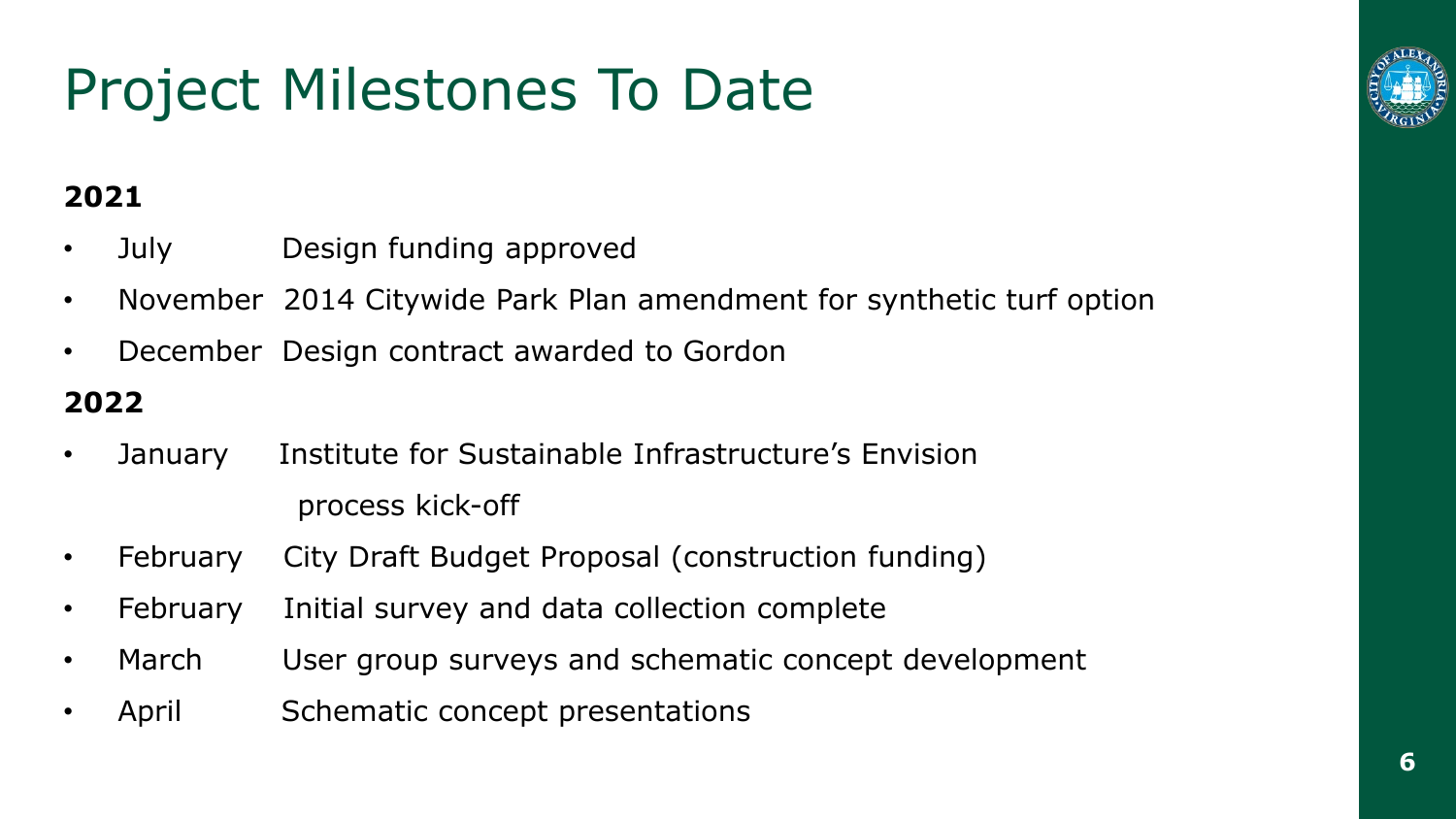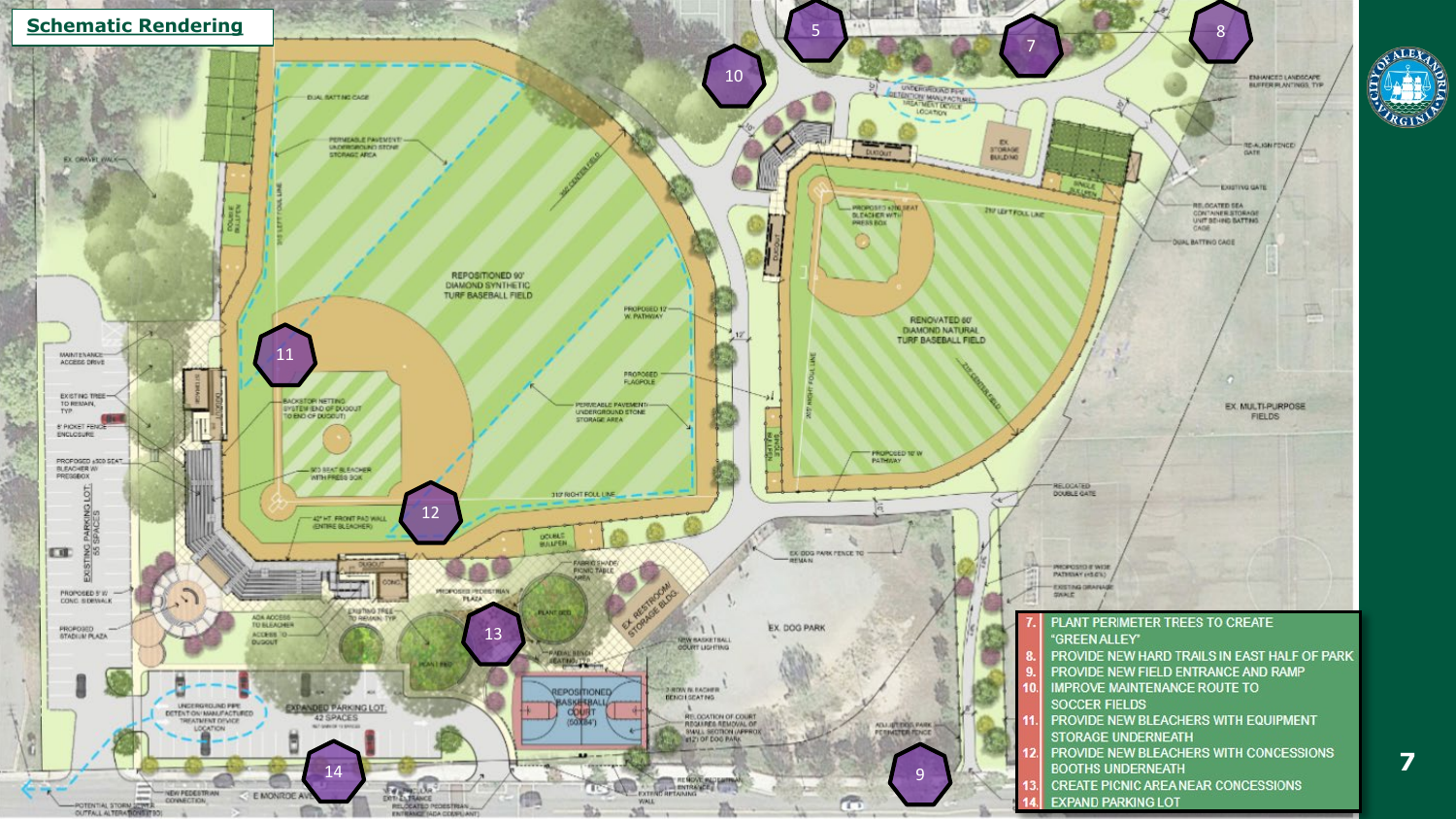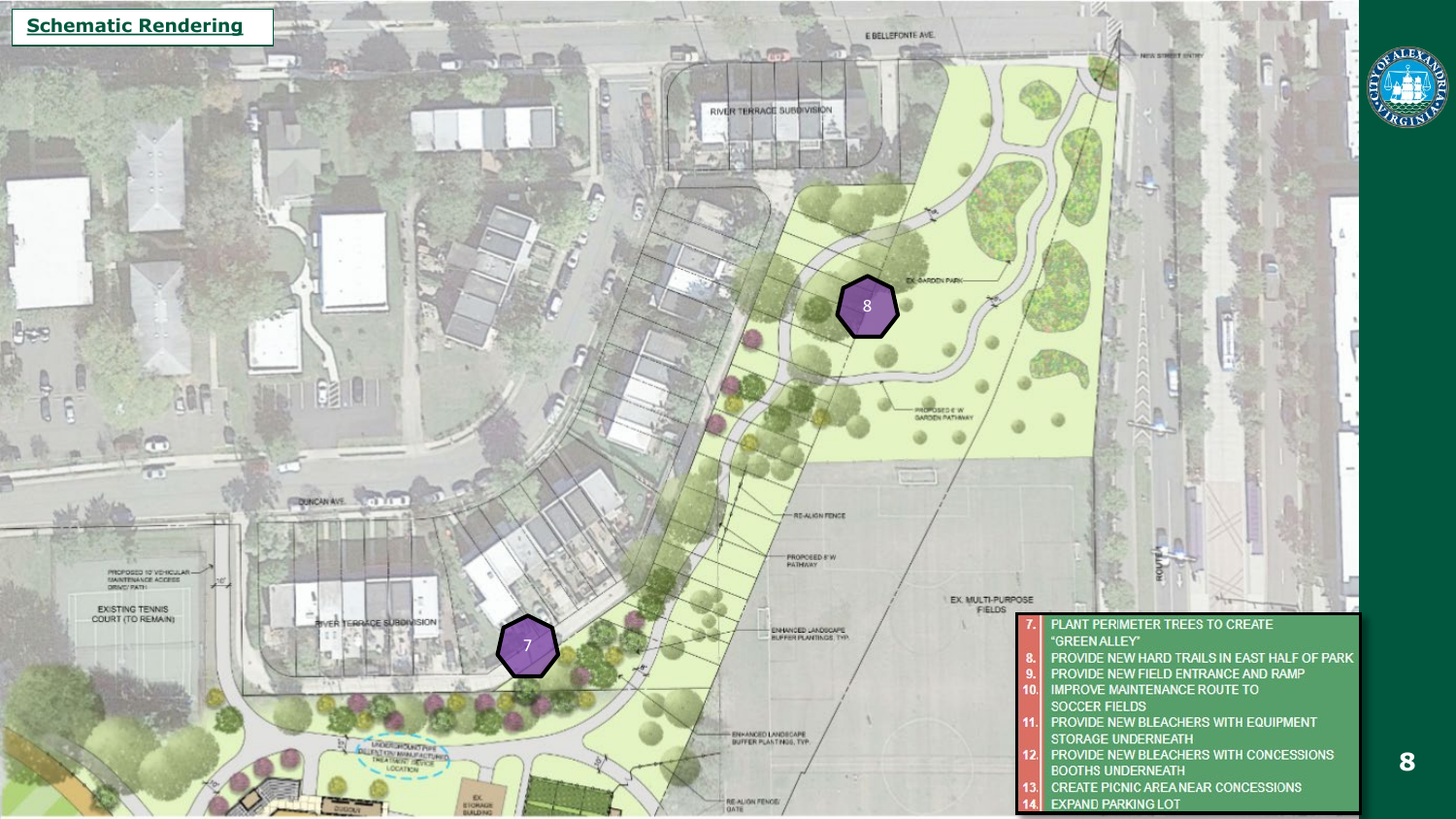# Community Engagement Process

- Engage community groups early in the process and throughout the design development
	- Focus Groups
	- Survey Requests
- Provide information and access to the design process in the park and online
	- Message Boards and Graffiti Boards
	- Webpage
- Utilize boards and commissions to leverage their expertise and existing community networks
- Park Stakeholder Groups
	- Adjacent Neighborhood
	- Kettle Park Community Partners
	- Master Gardeners
	- Sports User Groups
	- Alexandria City High School
	- Simpson Park Dog Owners Group
	- Boards and Commissions
	- City Staff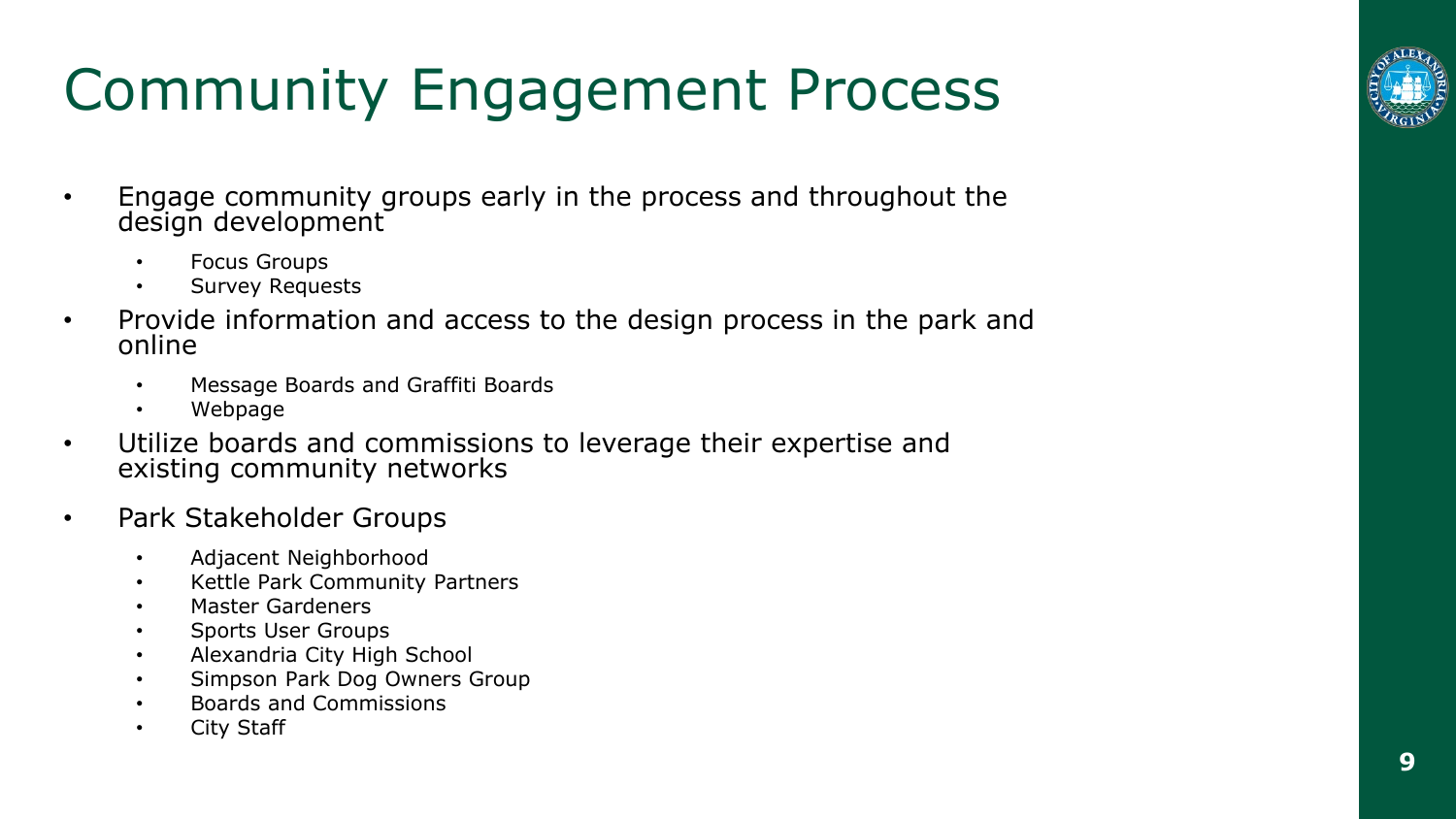

#### Commission Feedback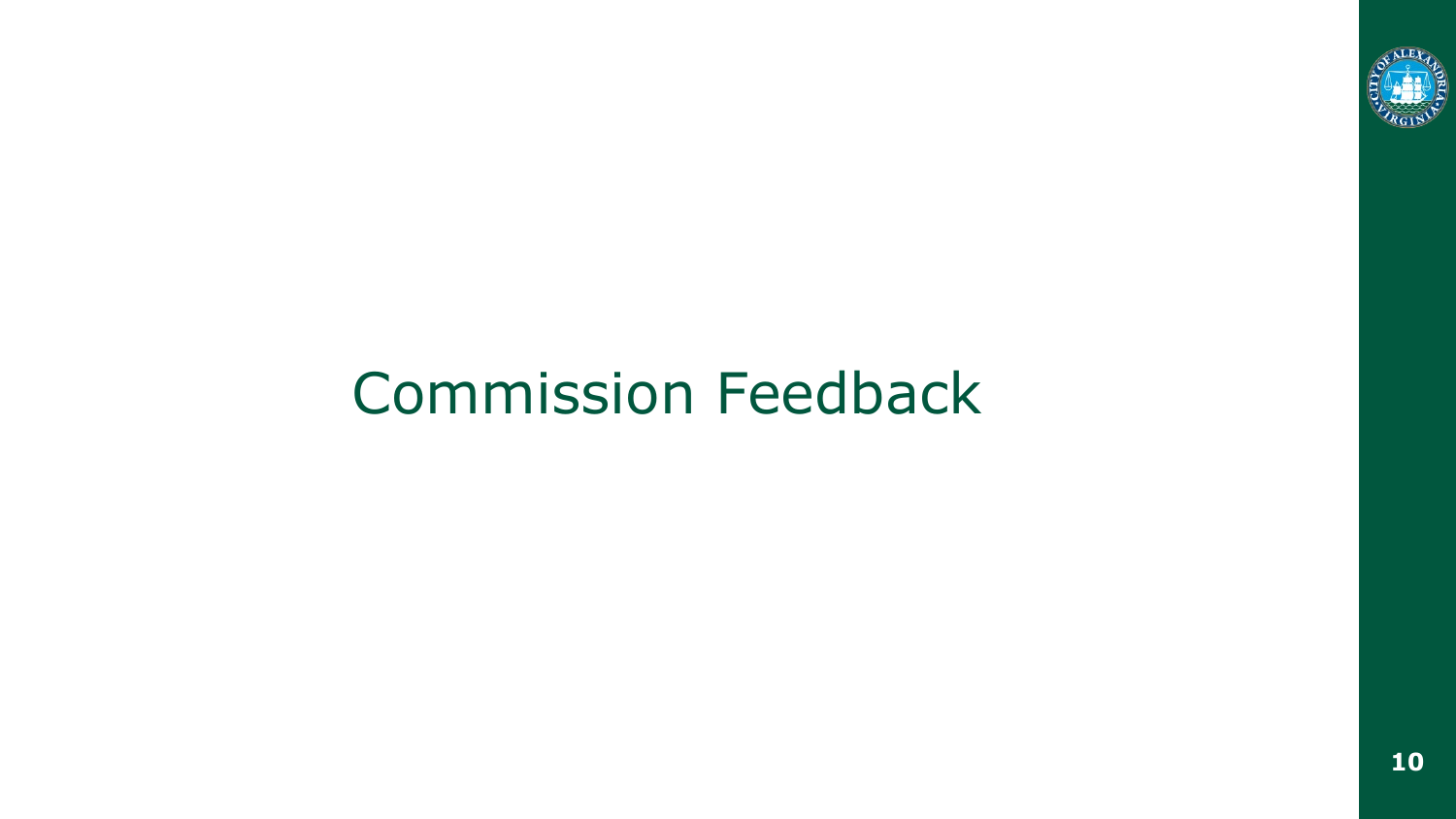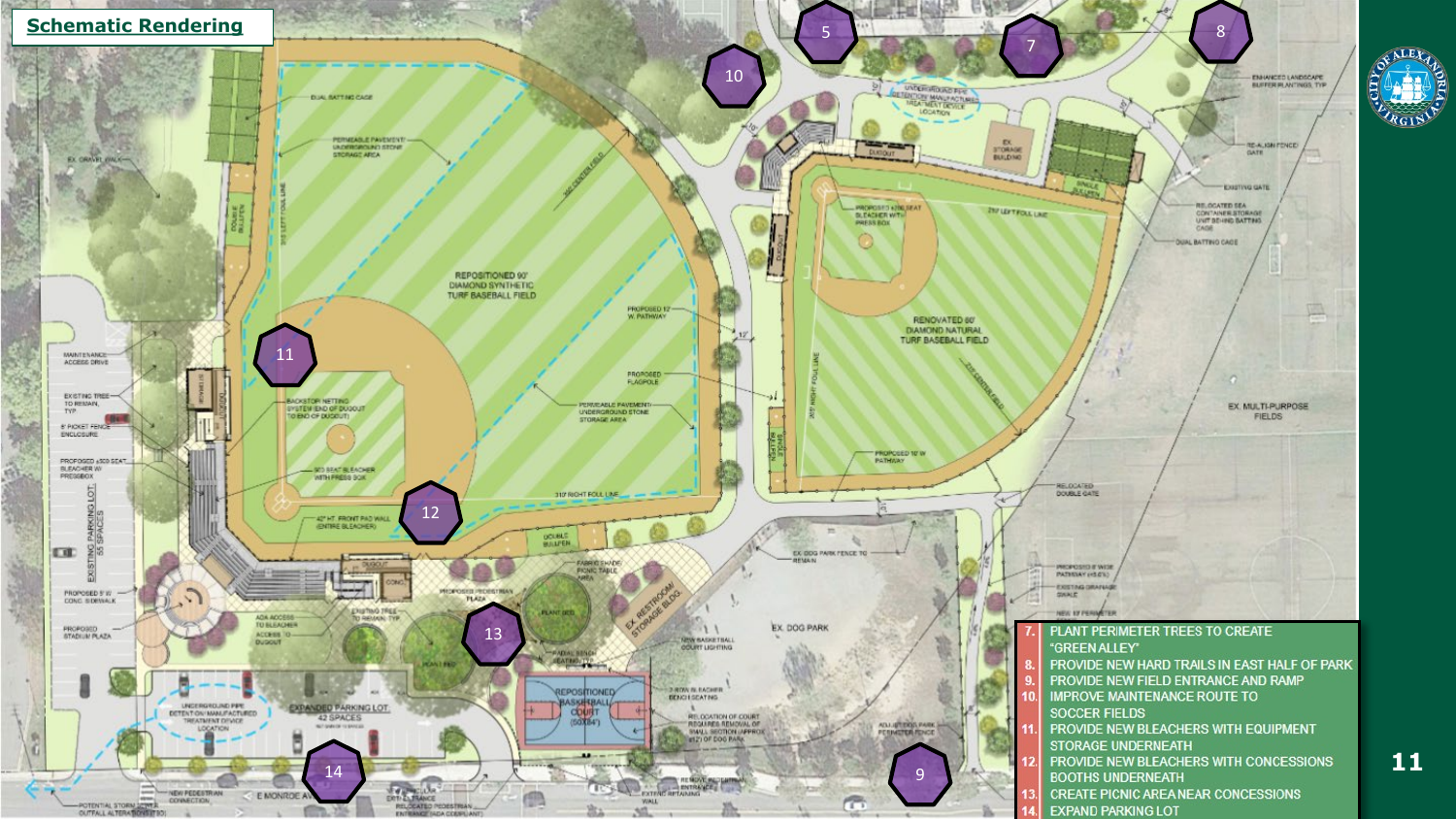